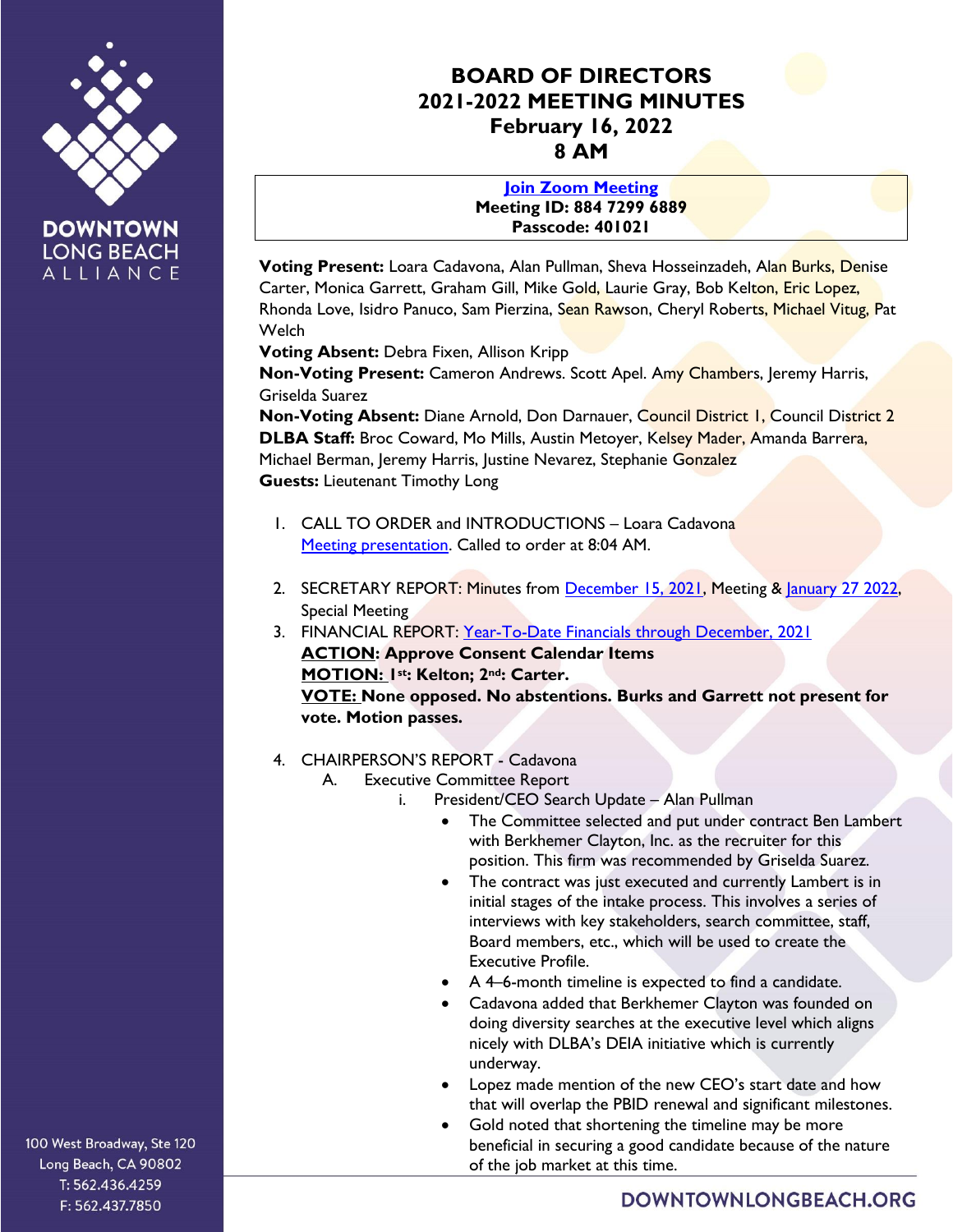- B. Governance Committee Report
	- i. Board Seat Vacancies
		- PBID Premium (1)
		- Advisory (2)
		- Cadavona and Mader reviewed seat movement on the Board to correct overrepresentation of the DPIA – North Pine marketing area.
		- The following shift was approved at the February Executive Committee meeting:
			- o Sean Rawson moved from At-Large to PBID Premium
			- o Alan Pullman moved from DPIA Pine Avenue to At-Large
			- o Monica Garrett moved from an Advisory seat to DPIA Pine Avenue
		- This does not affect any Board members terms.
	- ii. Organizational Calendar Update
		- Cadavona reminded the Board of the stakeholder audit that is annually conducted by DLBA staff. This year it is particularly important to correct any necessary addresses to efficiently distribute PBID communications, petitions, and ballots.
- 5. STAFF REPORT Broc Coward, COO
	- A. Public Safety in Downtown
		- As a response to the recent spike in break-ins experienced by Downtown businesses, Coward reviewed actions being taken by DLBA and how the organization is partnering with the City to help prevent these incidents in the future.
		- In the meantime, DLBA has \$30,000 in funds designated to a Storefront Recovery Grant Program.
		- The DLBA is participating in Quality-of-Life discussions with City Management, Long Beach Chief of Police, and the Convention and Visitors Bureau (CVB).
		- A Quality-of-Life Response Guide is being developed.
		- Lieutenant Long (Acting Commander) introduced himself to the Board and his relationship with the Downtown Long Beach area, also known as the South Division.
		- Long noted that the community tends to think people experiencing homelessness are all the same, but this is inaccurate. When talking about addressing this population, it is worthwhile to do analytics to better police this group. These instances (break-ins) suggest these individuals need help which will eventually lead to less criminal behavior.
		- Most crime is in the Downtown area, however, there is more people Downtown. Not only residents but tourists as well.
		- Policing differently according to each situation has proven more effective than a general approach. The Long Beach Police Department (LBPD) is engaged in contacting businesses and sharing information on different security measures. Private security is a great deterrent.
		- Ambassadors do a great job and are an imperative asset to the City according to Lt.
		- Long emphasized partnership with the community, noting that citizens are the eyes and ears that help support LBPD's work.
		- Carter made mention of "poverty crime" and that prosecuting and arresting people who are searching for life essentials isn't going to solve the problem. She asked how resources are being used to get to the root of the problem. Lt. Long agreed with Carters comment, noting that LBPD continues to learn more and adjust accordingly. LBPD works with both non-governmental organizations and County resources. Furthermore, they look closely at the community as a whole but also as individuals.
	- B. DEIA Update Mo Mills
		- A leadership team of internal stakeholders has been assembled. Exercises are being down to power map who would be most affected by the policies.
		- In March community members will be invited to attend the next big meeting with BDS. The goal is to look at DLBA itself and identify strengths and weaknesses.